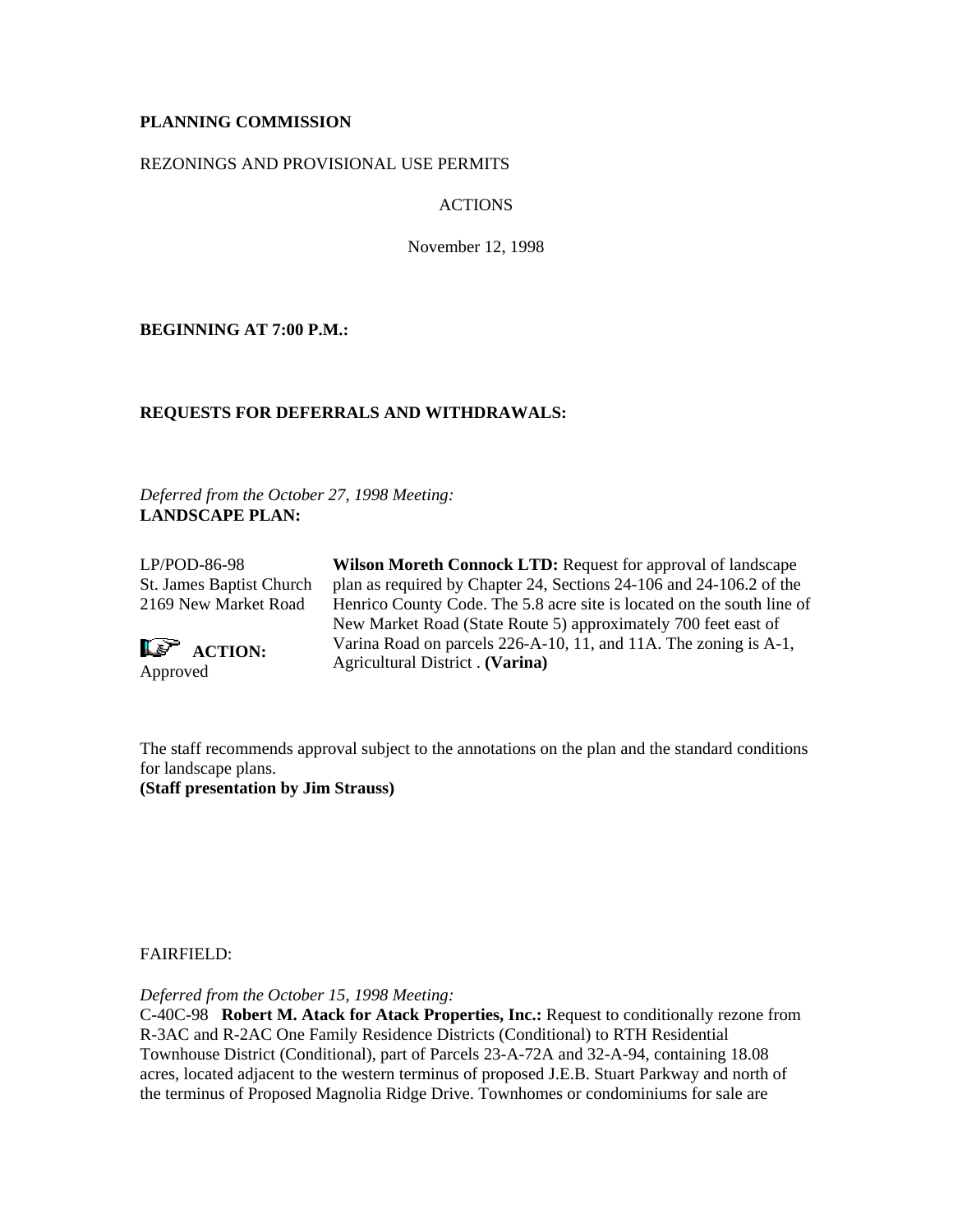proposed. The RTH District permits densities up to 9.0 units gross density per acre. The Land Use Plan recommends Suburban Residential 1 development, 1.0 to 2.4 units net density per acre and Suburban Residential 2, 2.4 to 3.4 units net density per acre. **(Staff presentation by Nancy Gardner) Deferral required to December 10, 1998.**

**ACTION:** Deferred to December 10, 1998

# *Deferred from the October 15, 1998 Meeting:*

C-57C-98 **Agnes S. Moss:** Request to conditionally rezone from A-1 Agricultural District to R-3AC One Family Residence District (Conditional), Parcel 147-A-77, containing 1.0 acre, located at the southeast corner of the intersection of Oakleys Lane and Yates Lane. A residential subdivision is proposed. The R-3A District permits densities up to 4.59 units gross density per acre. The Land Use Plan recommends Suburban Residential 2, 2.4 to 3.4 units net density per acre. **(Staff presentation by Jo Ann Hunter)**



**ACTION:** Withdrawn by Applicant

## *Deferred from the October 15, 1998 Meeting:*

P-37-98 **Gloria Freye for Triton PCS, Inc.:** Request for approval of a provisional use permit in accordance with Sections 24-95(a) and 24-122.1 of Chapter 24 of the County Code in order to construct, operate and maintain a communication tower up to 199' high and related equipment and improvements, on part of Parcel 41-A-24, containing 2,200 sq. ft., located on the west side of Woodman Road approximately 1450' south of its intersection with Mountain Road. The site is zoned A-1 Agricultural District. **(Staff presentation by Mark Bittner)**



**ACTION:** Deferred to December 10, 1998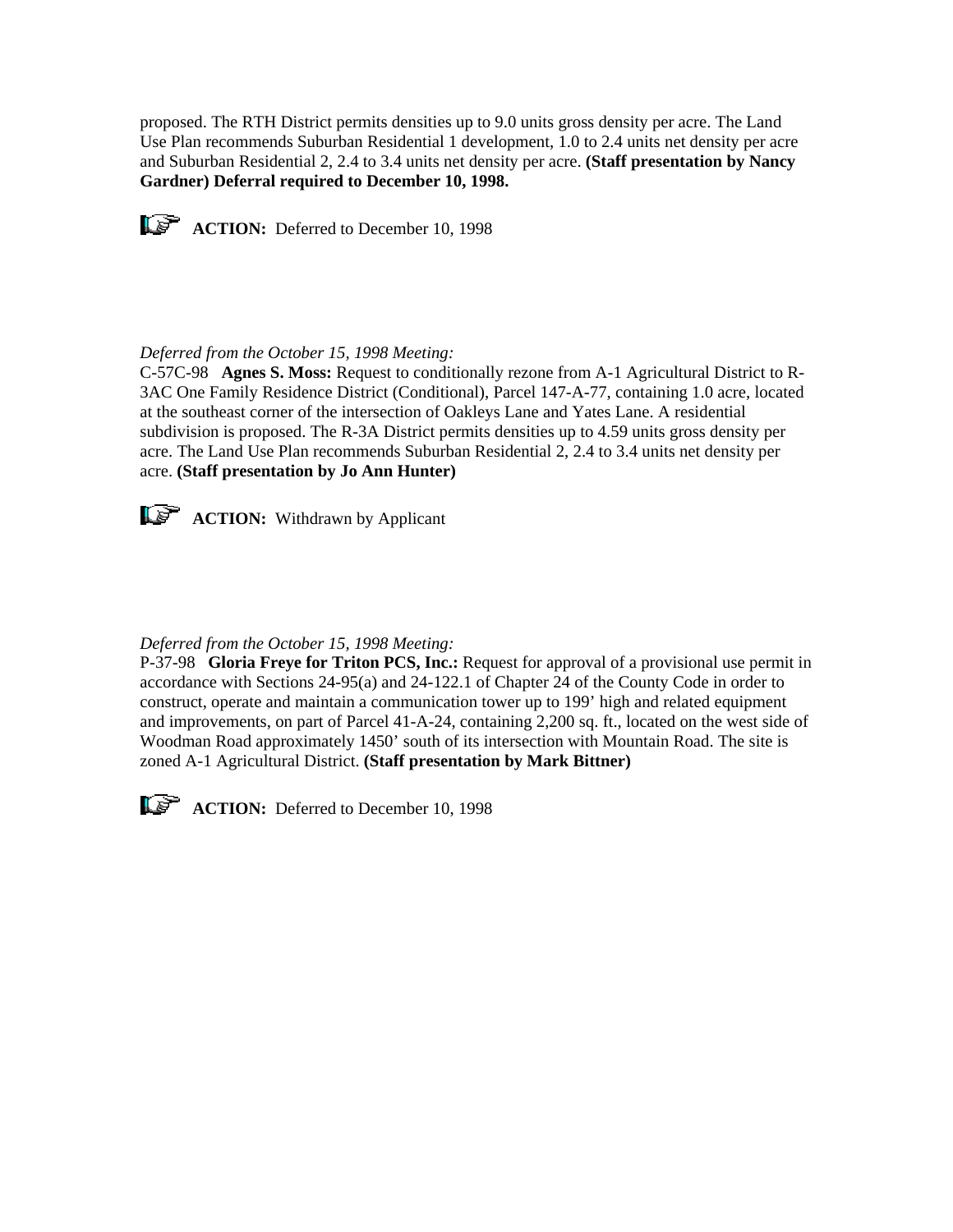### THREE CHOPT:

#### *Deferred from the October 15, 1998 Meeting:*

C-61C-98 **Henry A. Shield:** Request to conditionally rezone from B-2 Business District to R-6C General Residence District (Conditional), Parcel 115-A-6A, containing 3.104 acres, located on the south line of Markel Road approximately 250' east of its intersection with Byrd Avenue and on the north line of Fitzhugh Avenue approximately 180' east of its intersection with Byrd Avenue. Apartments are proposed. The R-6 District permits densities up to 19.80 units gross density per acre. The Land Use Plan recommends Office and Environmental Protection Area. **(Staff presentation by Nancy Gardner)**



### *Deferred from the October 15, 1998 Meeting:*

P-23-98 **Gloria Freye for Triton PCS, Inc.:** Request for approval of a provisional use permit in accordance with Sections 24-95(a) and 24-122.1 of Chapter 24 of the County Code in order to construct, operate and maintain a communication tower up to 199' high and related equipment and improvements, on part of Parcel 47-A-59, containing 2,500 sq. ft., east of Interstate 64 between Cox Road and Old Cox Road (3600 Old Cox Road). The site is zoned A-1 Agricultural District. **(Staff presentation by Mark Bittner)**



**ACTION:** Deferred to December 10, 1998

#### TUCKAHOE:

#### *Deferred from the October 15, 1998 Meeting:*

P-36-98 **Ralph L. Axselle for Rite Aid of Virginia:** Request for approval of a provisional use permit in accordance with Sections 24-122.1 and 24-58.2(a) of Chapter 24 of the County Code, in order to operate a retail pharmacy 24 hours a day on Parcel 100-A-21, containing 1.289 acres, located on the south line of Patterson Avenue (Route 6) at its intersection with Gayton Road (8935 Patterson Avenue). The site is zoned B-2 Business District. **(Staff presentation by Jo Ann Hunter)** 

**ACTION:** Withdrawn by Applicant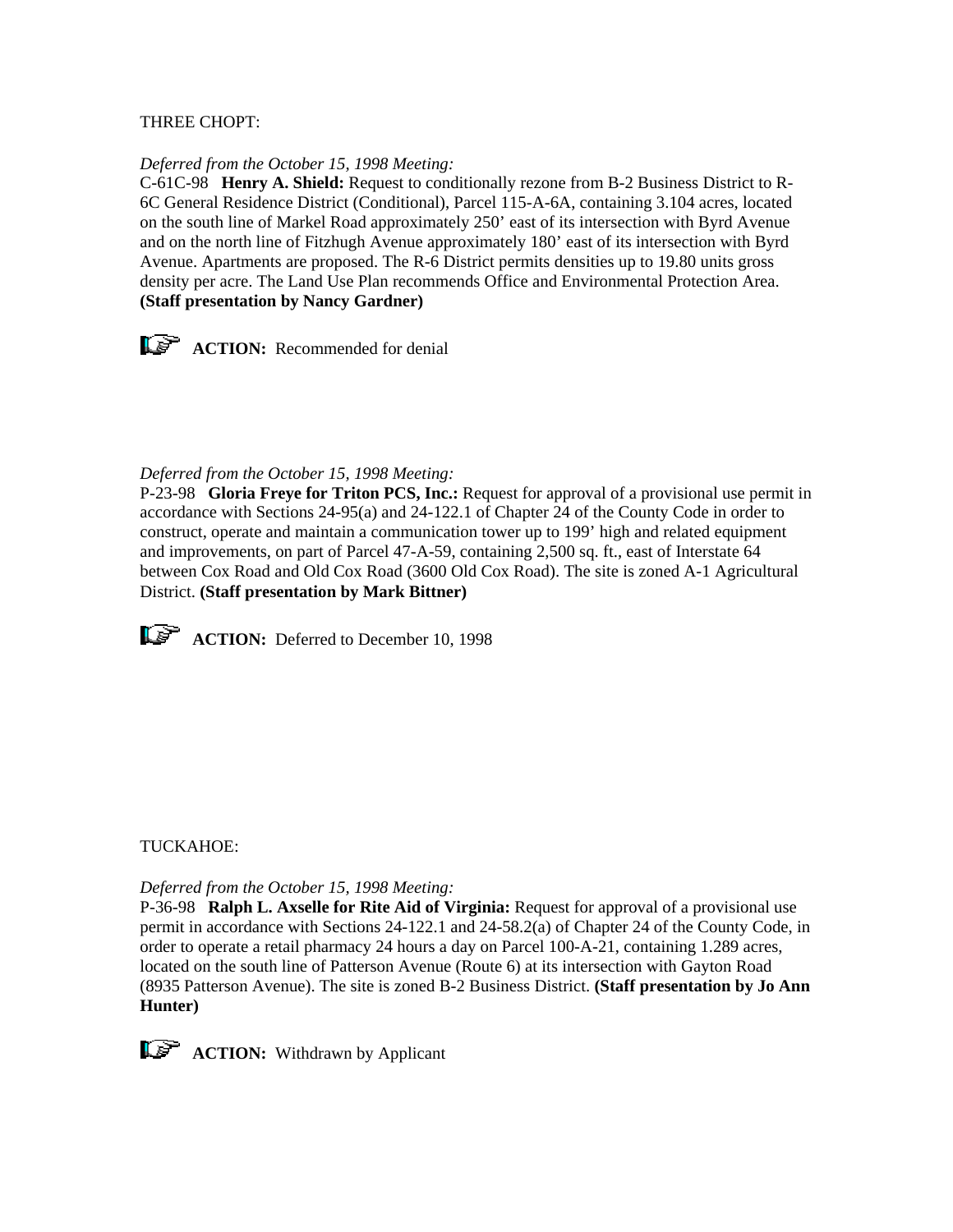## VARINA:

#### *Deferred from the October 15, 1998 Meeting:*

P-28-98 **Gloria Freye for Triton PCS, Inc.:** Request for approval of a provisional use permit in accordance with Sections 24-95(a) and 24-122.1 of Chapter 24 of the County Code in order to construct, operate and maintain a communication tower up to 199' high and related equipment and improvements, on part of Parcels 142-13-B-9 and 11, containing 2,500 sq. ft., located on the southwest line of Nine Mile Road, approximately 100' west of Battery Avenue (St. Johns Catholic Church property, 813 W. Nine Mile Road). The site is zoned R-2A and R-4 One-Family Residence Districts. **(Staff presentation by Jo Ann Hunter) (Deferral requested to December 10, 1998)**

**ACTION:** Deferred to December 10, 1998

#### *Deferred from the October 15, 1998 Meeting:*

C-55C-98 **Roy B. Amason:** Request to conditionally rezone from A-1 Agricultural District to B-3C Business District (Conditional), Parcel 260-A-36, containing 3.87 acres, located at the northeast corner of the intersection of New Market Road (Route 5) and Long Bridge Road. A business use is proposed. The use will be controlled by proffered conditions and zoning ordinance regulations. The Land Use Plan recommends Prime Agriculture. The site is also in the Airport Safety Overlay District. **(Staff presentation by Mark Bittner) (Deferral requested to December 10, 1998)**

**ACTION:** Deffered to December 10, 1998

### *Deferred from the October 15, 1998 Meeting:*

C-56C-98 **Roy B. Amason:** Request to conditionally rezone from A-1 Agricultural District to R-1C, R-2AC and R-4AC One Family Residence Districts (Conditional), R-5C and R-6C General Residence Districts (Conditional), O-2C Office District (Conditional), B-3C Business District (Conditional) and C-1 Conservation District, Parcels 240-A-17, 250-A-48, 49, and 51A, and 251- A-4A, containing 607.68 acres, generally located along the east line of Turner Road between New Market Road (Route 5) and Camp Holly Drive; along the north line of New Market Road (Route 5) from Turner Road to Camp Hill Road and from Kingsland Road to Long Bridge Road; along the northwest line of Long Bridge Road to its intersection with Yahley Mill Road and along the west side of Yahley Mill to the Virginia Power easement. A mixed use planned community is proposed. The R-1 District permits densities up to 1.74 units gross density per acre. The R-2A District permits densities up to 3.23 units gross density per acre. The R-4A District permits densities up to 5.62 units gross density per acre. The R-5 District permits densities up 14.52 units gross density per acre. The R-6 District permits densities up to 19.80 units gross density per acre. The office and business uses will be controlled by proffered conditions and zoning ordinance regulations. The Land Use Plan recommends Prime Agriculture and Environmental Protection Area. The site is also in the Airport Safety Overlay District. **(Staff presentation by Mark Bittner) (Deferral requested to December 10, 1998)**

**ACTION:** Deferred to December 10, 1998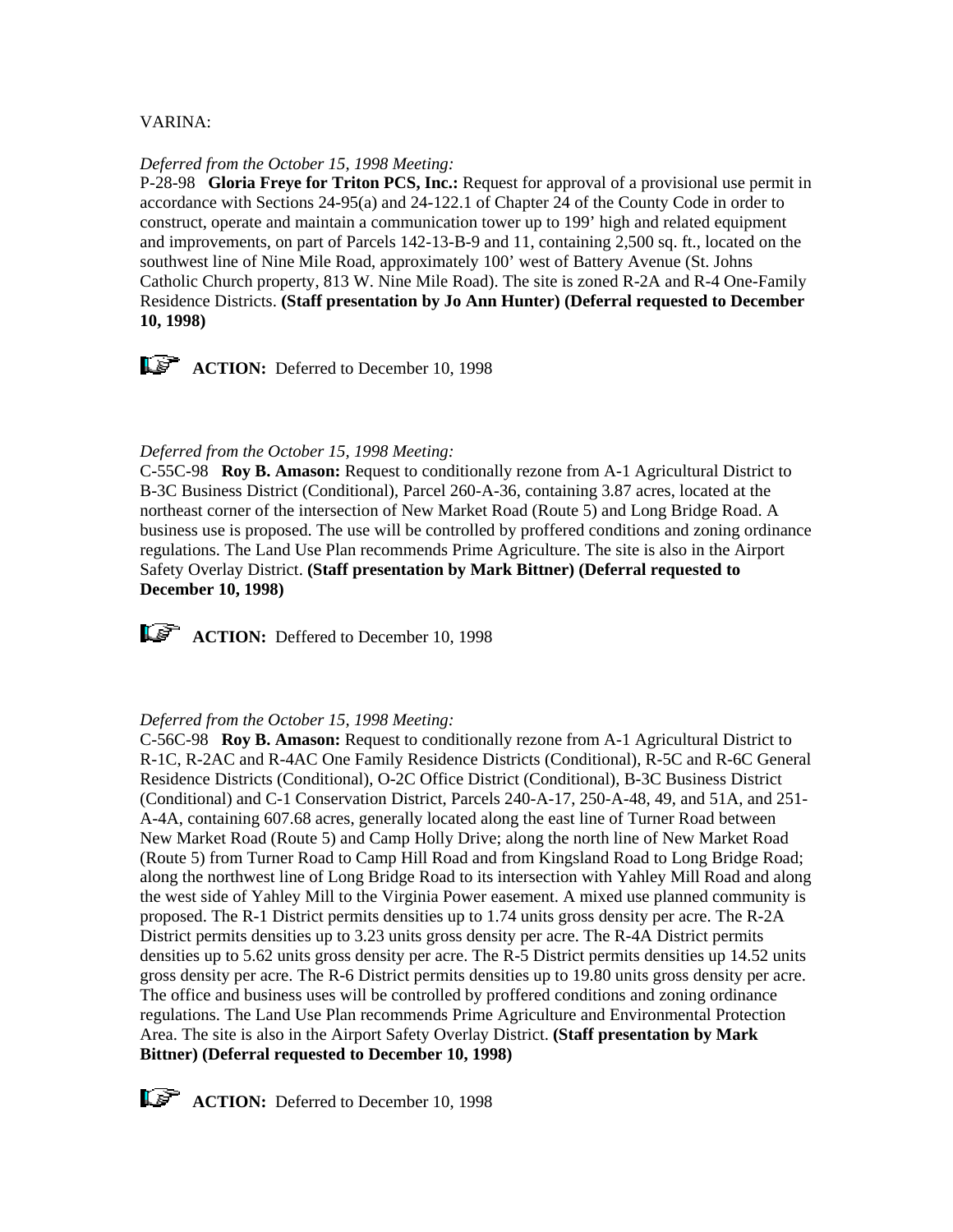# *Deferred from the October 27, 1998 Meeting:*

P-31-98 **Gloria Freye for AAT Communications Corp.:** Request for approval of obstruction marking and lighting of a communication tower pursuant to the approved conditions of Provisional Use Permit P-31-98. This is a 199' communication tower located at the southwest corner of Route 5 and I-295 at the end of Fordson Farm Lane, on part of parcel 249-A-32. The tower was approved on September 9, 1998 with no obstruction marking or lighting. The applicant has now requested the tower be painted and lighted per the requirements of the Federal Aviation Administration. This action requires approval by the Henrico County Planning Commission. **(Staff presentation by Jo Ann Hunter)**

**ACTION:** Withdrawn by Applicant

# **BEGINNING AT 8:00 P.M.:**

C-78C-98 **James W Theobald for Laburnum Retail Center Associates, LLC:** Request to conditionally rezone from A-1 Agricultural District to B-2C Business District (Conditional), Parcel 214-A-36 and part of Parcel 214-A-45A, containing 5.951 acres, located on the west side of New Market Road (State Route 5) between S. Laburnum Avenue and Burning Tree Road. A convenience retail/office development is proposed. The use will be controlled by proffered conditions and zoning ordinance regulations. The Land Use Plan recommends Suburban Residential 1, 1.0 to 2.4 units net density per acre and Environmental Protection Area. The site is also in the Airport Safety Overlay District. **(Staff presentation by Jo Ann Hunter)**



**ACTION:** Deferred to December 10, 1998

C-70C-98 **James W. Theobald for Payne 13, L.C. and Redford 131, L.C.:** Request to conditionally rezone from A-1 Agricultural District to M-1C Light Industrial District (Conditional) and M-2C General Industrial District (Conditional), part of Parcels 186-A-23 and 24 and part of Parcel 197-A-22, containing 103.793 acres (M-1C, 33.882 acres; M-2C, 69.92 acres), located on the south line of Technology Boulevard approximately 0.25 miles east of its intersection with Memorial Drive. An industrial use is proposed. The use will be controlled by proffered conditions and zoning ordinance regulations. The Land Use Plan recommends Rural Residential, not exceeding 1.0 unit net density per acre, and Environmental Protection Area. The site is also in the Airport Safety Overlay District. **(Staff presentation by John Merrithew) (Deferral requested to January 14, 1998)**

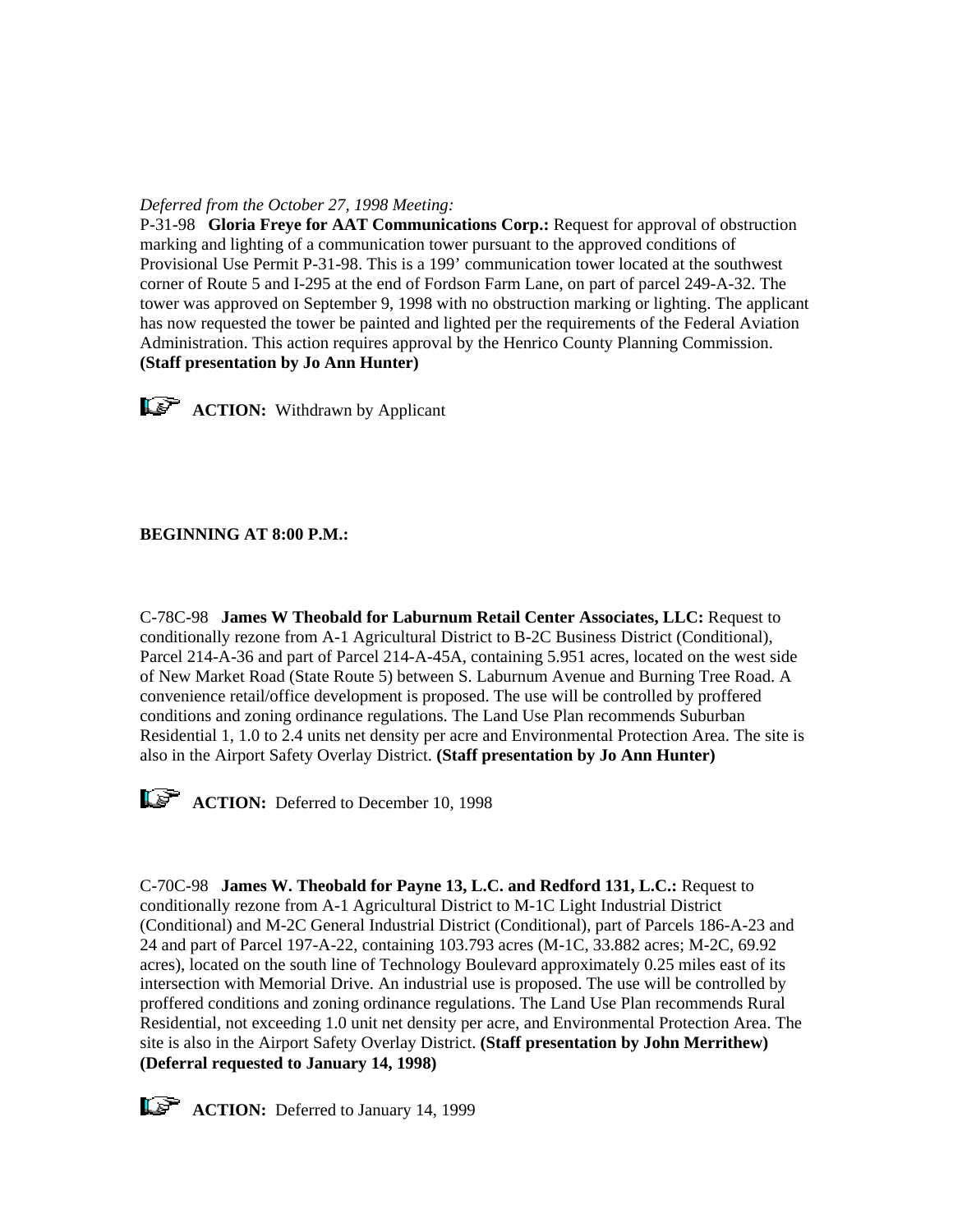C-71C-98 **James W. Theobald for Payne 13, L.C. and Redford 131, L.C.:** Request to conditionally rezone from A-1 Agricultural District to M-1C Light Industrial District (Conditional), part of Parcels 186-A-22, 23 and 24, containing 26.104 acres, located on the north line of Technology Boulevard approximately 200' east of its intersection with Memorial Drive. An industrial use is proposed. The use will be controlled by proffered conditions and zoning ordinance regulations. The Land Use Plan recommends Rural Residential, not exceeding 1.0 unit net density per acre. The site is also in the Airport Safety Overlay District. **(Staff presentation by John Merrithew) (Deferral requested to January 14, 1998)**

**ACTION:** Deferred to January 14, 1999

C-72C-98 **James W. Theobald for Bradley T. Marshall, et al:** Request to conditionally rezone from A-1 Agricultural District to M-1C Light Industrial District (Conditional) part of Parcel 186-A-22, containing 19.173 acres, located on the south line of Technology Boulevard approximately 100' east of its intersection with Memorial Drive and on the east line of Memorial Drive approximately 100' south of its intersection with Technology Boulevard. An industrial use with potential retail is proposed. The use will be controlled by proffered conditions and zoning ordinance regulations. The Land Use Plan recommends Rural Residential, not exceeding 1.0 unit net density per acre. **(Staff presentation by John Merrithew) (Deferral requested to January 14, 1998)**

**ACTION:** Deferred to January 14, 1999

C-73C-98 **James W. Theobald for W. A. Robins, et al, Redford 131, L.C., Edward M. Luck, Gerald A. Crigger:** Request to conditionally rezone from A-1 Agricultural District to R-5AC General Residence District (Conditional) Parcels 197-A-21A, 21B (part), 21C and 22 (part), Parcels 197-1-1-6 (part), 7 and 7A, and Parcels 197-4-A-1, 2 and 3, containing 58.214 acres, located on the north line of Portugee Road (beginning in the Capes of Portugee subdivision) approximately 280' east of the intersection of Portugee Road and Memorial Drive and on the east line of Memorial Drive (beginning in the Gaulding and Orange subdivision) approximately 1890' north of the intersection of Portugee Road and Memorial Drive. A zero lot line single family residential subdivision is proposed. The R-5A District permits densities up to 6.0 units gross density per acre. The Land Use Plan recommends Rural Residential, not exceeding 1.0 unit net density per acre, and Environmental Protection Area. The site is also in the Airport Safety Overlay District. **(Staff presentation by John Merrithew) (Deferral requested to January 14, 1998)**

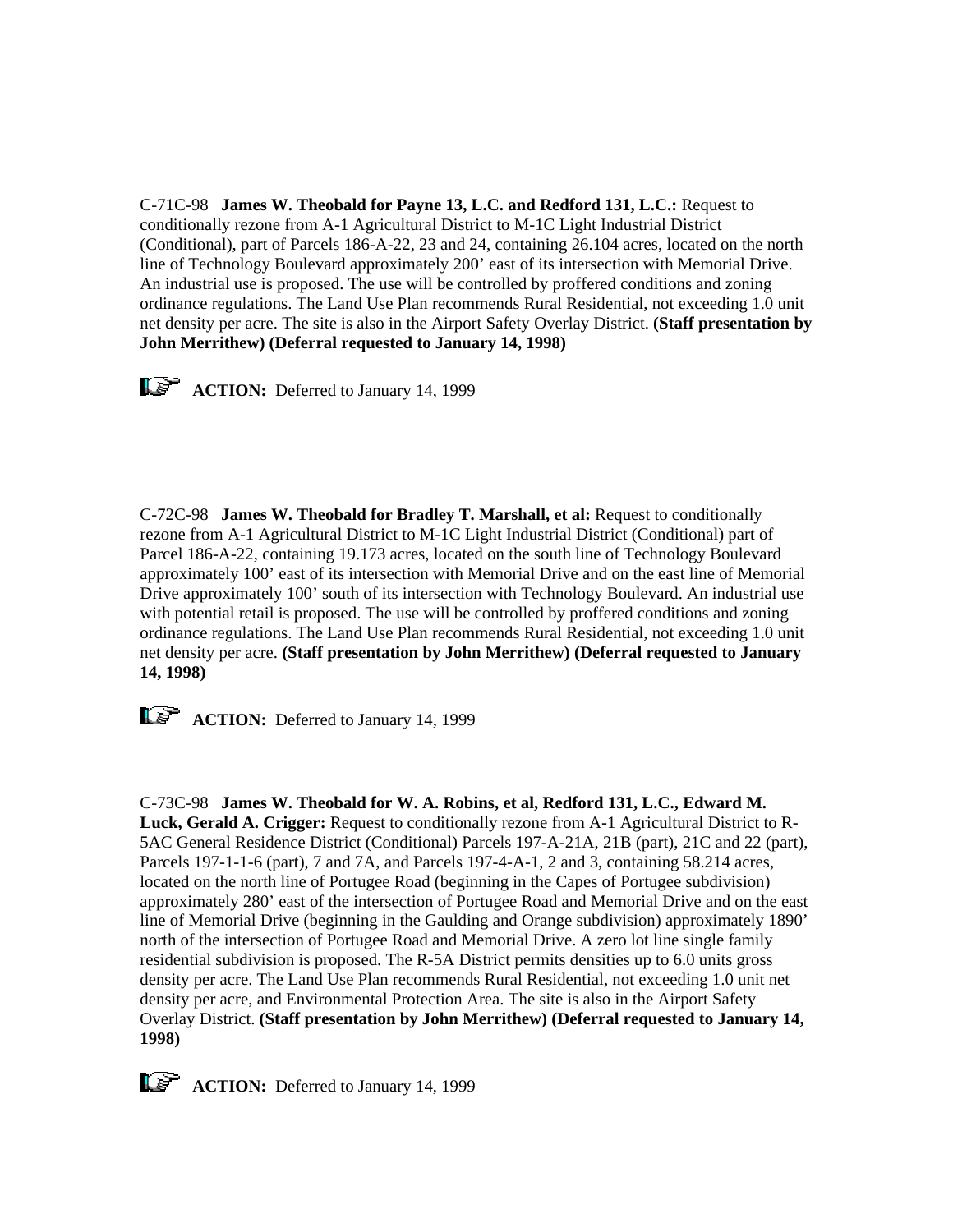C-74C-98 **David DuVal and Andrew M. Condlin for the Estate of Barbara Bannister:**  Request to conditionally rezone from A-1 Agricultural District to R-3AC One Family Residence District (Conditional), Parcel 140-A-45, containing approximately 22.8 acres, located on the east line of Creighton Road approximately 2950 ' south of its intersection with Sandy Lane. A residential subdivision is proposed. The R-3A District permits densities up to 4.59 units gross density per acre. The Land Use Plan recommends Suburban Residential 1, 1.0 to 2.4 units net density per acre, and Environmental Protection Area. The site is also in the Airport Safety Overlay District. **(Staff presentation by Jo Ann Morgan) Deferral requested to December 10, 1998.**



**ACTION:** Deferred to December 10, 1998

## BROOKLAND:

*Deferred from the August 13, 1998 Meeting:*

P-32-98 **Gloria L. Freye for Food Lion, Inc.:** Request for a provisional use permit in accordance with Sections 24-58.2(a) and 24.122.1 of Chapter 24 of the County Code in order to permit 24 hour operation on part of Parcel 70-A-68, containing 45,000 square feet, located in Merchants Walk Shopping Center (7804 W. Broad Street). The site is zoned B-2 Business District. **(Staff presentation by Mark Bittner) (Deferral requested to March 11, 1999)**



#### *Deferred from October 15, 1998 Meeting:*

C-46C-98 **Andrew M. Condlin for Alva E. Kimrey:** Request to conditionally rezone from R-2A One Family Residence District to M-2C General Industrial District (Conditional), Parcel 31- A-17 and part of Parcels 31-A-14 and 15, containing 4.818 acres, located 233' west of Old Washington Highway approximately 30' north of its intersection with Cemetery Road. Storage for an adjacent steel fabrication yard is proposed. The use will be controlled by proffered conditions and zoning ordinance regulations. The Land Use Plan recommends Light Industry development. **(Staff presentation by Nancy Gardner)**



**ACTION:** Recommended for denial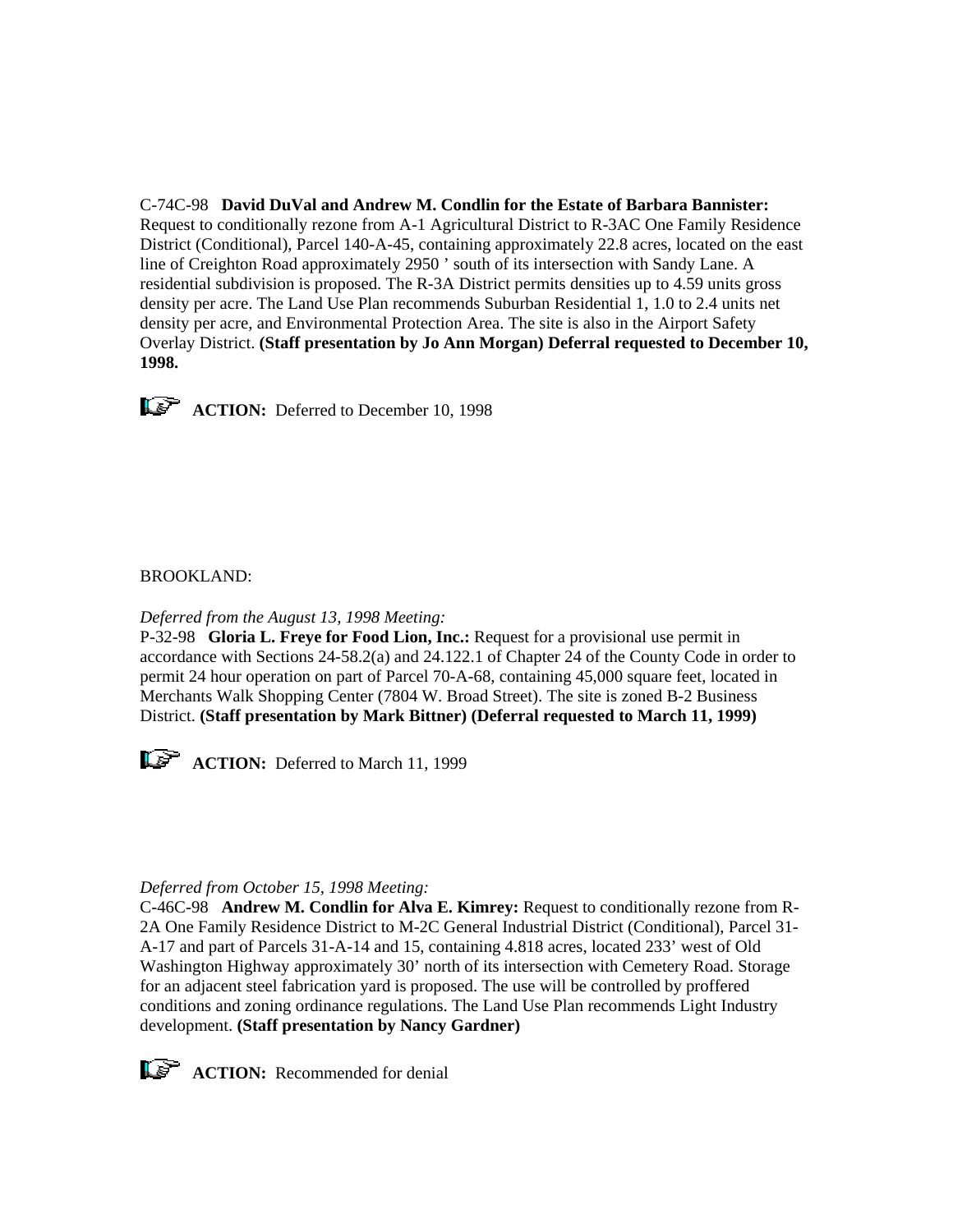C-65C-98 **Walter L. Hooker for Rotunda Corp.:** Request to conditionally rezone from R-2 One Family Residence District to R-3AC One Family Residence District (Conditional), Parcel 93-A-62, and part of Parcel 93-A-63, containing approximately 5.54 acres, located at the southern terminus of Dickens Glen Lane and on the east line of Bethlehem Road approximately 580' south of its intersection with Dickens Road. A residential subdivision is proposed. The R-3A District permits densities up to 4.59 units gross density per acre. The Land Use Plan recommends Suburban Residential 2, 2.4 to 3.4 units net density per acre. **(Staff presentation by Mark Bittner)**

**ACTION:** Recommended for approval

P-38-98 **James W Theobald for Mike Carter Construction, Inc.:** Request for approval of a provisional use permit in accordance with Sections 24-62.2(h), 24-58.2(b) and 24-122.1 of Chapter 24 of the County Code in order to construct and maintain a self-service storage facility, on part of Parcel 103-A-5, containing 3.0 acres, located on the north side of West Broad Street (U. S. Route 250) at its intersection with Morningside Drive. The site is zoned B-3 Business District. **(Staff presentation by Mark Bittner)**

**ACTION:** Recommended for approval

C-75C-98 **Ralph L. Axselle, Jr. or Andrew M. Condlin for Clear Channel Radio, Inc.:** Request to conditionally rezone from R-4 One Family Residence District and O-2C Office District (Conditional) to O-2C Office District (Conditional), part of Parcel 81-A-83, containing 6.28 acres, located on the south line of Basie Road approximately 350' east of its intersection with Count Street. Additional parking and office space for the radio station expansion are proposed. The use will be controlled by proffered conditions and zoning ordinance regulations. The Land Use Plan recommends Multi-Family, 6.8 to 19.8 units net density per acre. **(Staff presentation by Nancy Gardner)**